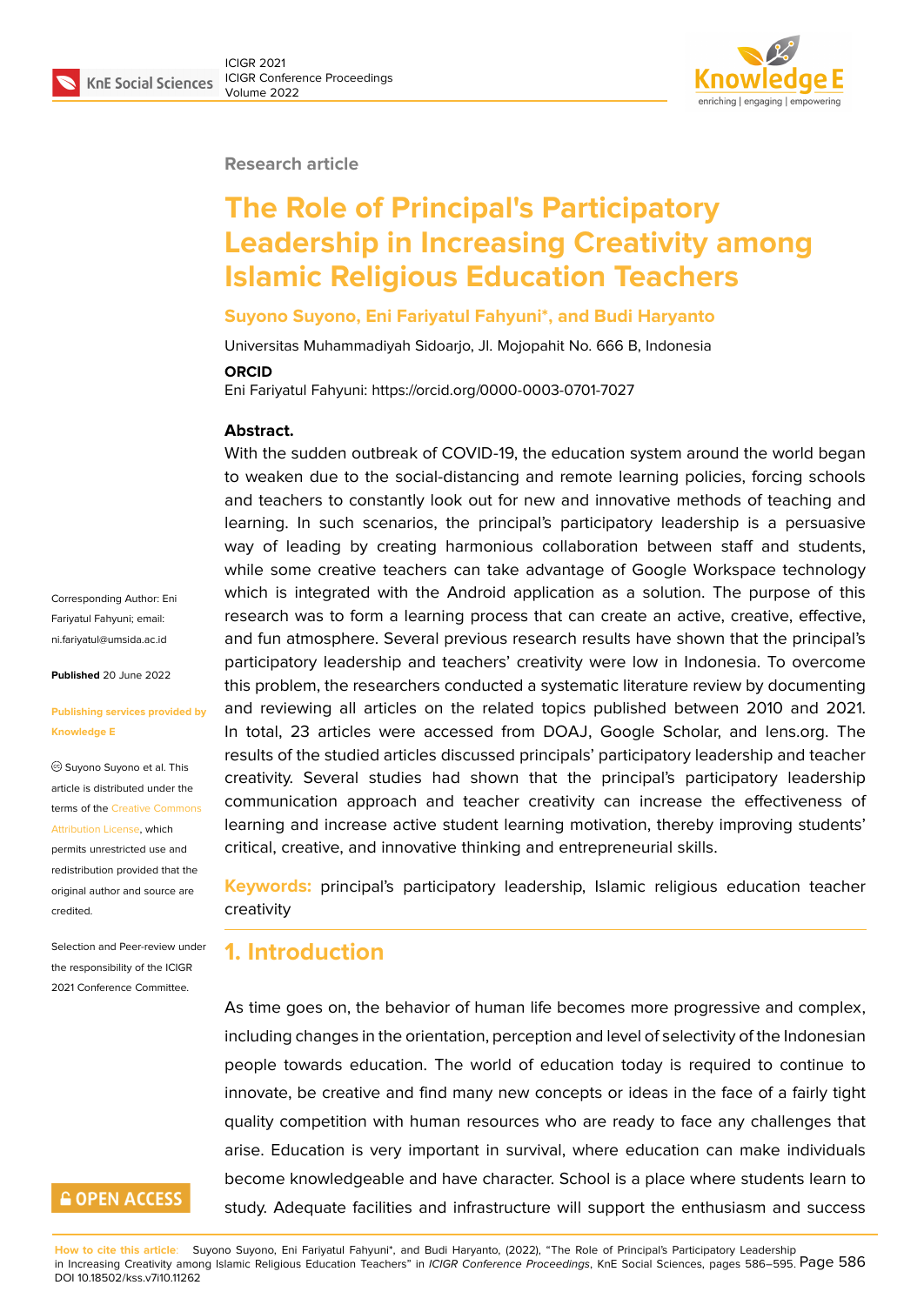of students. The success of student achievement in school is also supported and influenced by various factors, both external and internal factors. The two factors, one of which is the principal and teacher factors, of these two factors are very decisive towards increasing student achievement. So important is the role of the principal's leadership in moving all school members to work together in achieving the planned goals. The results of the study [1] explained that the principal's leadership had a significant effect on teacher performance, this was shown from the results of multiple linear regression analysis using the t-test, it was found that the value of tcount  $>$  t table (2,468 $>1,993$ ) at a significant level [o](#page-7-0)f <0.05, namely 0.016. The better the leadership of the principal, the better the teacher's performance in carrying out their duties. Likewise, the results of research [2] stated that there was a significant positive influence of principal's leadership on teacher creativity, obtained tcount = 3.660 with a significance price of 0.001 <0.05

Current issues of 'educational learning', environmental issues, global pandemics, economics a[nd](#page-7-1) the expansion of international law are seen as major diplomatic challenges [3]. During these two decades, a new diplomatic domain has been added to this list: cyber diplomacy. The Research Questions discussed in this paper are:

Research Question 1: Does the principal's participatory leadership affect teacher [cre](#page-7-2)ativity, as revealed by existing research?

Research Question 2: Is by increasing teacher creativity, Education can progress?

In this case it offers a comprehensive overview of current research into the current situation of the COVID-19 pandemic which is still not over. We began, in Part 1, by introducing principals' participatory leadership and teacher creativity. Section 2 describes the methods used to carry out our literature review. Section 3 reports our findings, and Section 4 reflects on them and finally, concludes by outlining the implications of the study.

In this case, according to the results of the study, the dominant type of leadership of female school principals is 'personal' as well as 'feminine' and 'participatory' leadership styles, then the creativity of teachers is strongly influenced by the leadership style and communication skills of the principal. Principal reform management has succeeded in increasing teacher competencies, especially pedagogic, personal, social, and professional competencies, then experience, education and training, intelligence, skills and the environment as valuable capital for school principals to be able to apply their leadership style, so that the principal's leadership style not rigid and can really influence subordinates in this case teachers and school staff to work optimally and achieve school goals that have been planned. According to [4] the principal's participatory leadership is effective, the teacher's innovation is high while the principal has implemented his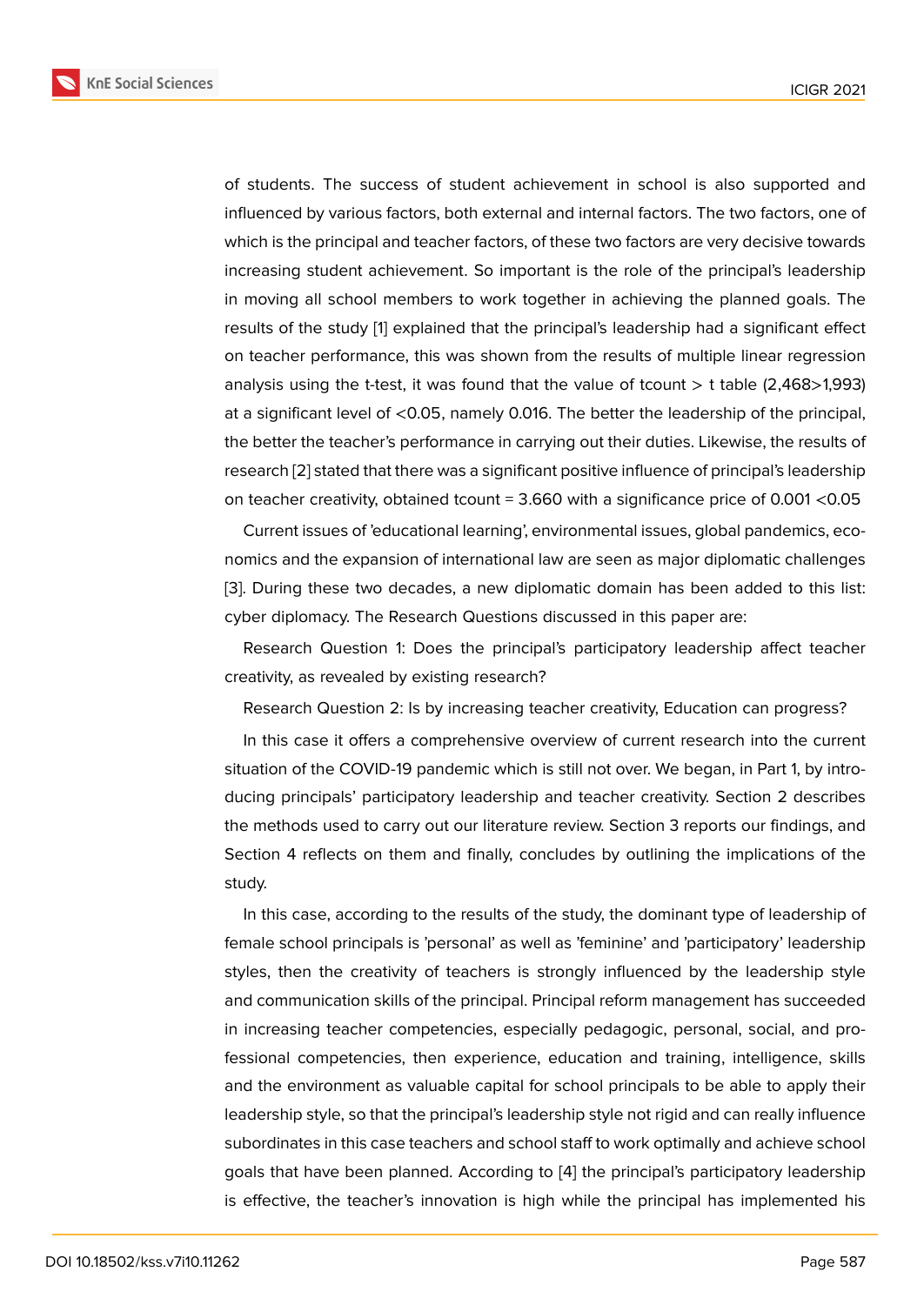main duties and functions as a principal, this can be seen from the programs that have been planned and implemented by the principal in accordance with the school's vision and mission, then the principal can arranging school organizational activities well this can be seen from the division of work tasks in accordance with the abilities of subordinates, the principal is also able to direct and coordinate subordinates in carrying out their main tasks and functions. The principal must play an active role in efforts to improve the work ethic of teachers, namely by establishing harmonious relationships with fellow teachers (teachers). The strategy carried out by the principal in improving the professional competence of Islamic religious education teachers is to involve teachers in training and training activities, so that the principal has implemented his leadership strategy well, by understanding the conditions and circumstances of the teacher, being creative in applying leadership styles, having tips and tricks. tips and have high motivation to improve teacher performance.

Various cases show that there are still many principals who are fixated on administrative matters. In practice, the principal's job is a tough job because in addition to being a school principal, he is still burdened with teaching tasks. There are even educational leaders whose careers or amateurs do not have a clear vision and mission about the institution they lead. Conditions like this have resulted in a bad school climate and culture, even causing a lot of negative conflict and stress for the subordinates they lead [5]. As a leader, they should not regard teachers as objects of exploitation, instead their subordinates are considered as friends and work partners. Teacher performance is strongly influenced by the principal's leadership style and interpersonal communication [6]. T[he](#page-7-3) success of teachers in carrying out their main tasks and functions cannot be separated from the ability of the principal in applying leadership styles, communication skills, motivators, creativity, innovation, discipline, interest and attention to subordinates.

In the context of the education profession, especially the teaching profession, the quality of learning is a reflection of the professional ability of teachers. Therefore, academic supervision is concerned with efforts to improve the professional abilities of teachers which have an impact on improving the quality of learning processes and outcomes. Leadership style really determines the creativity and performance of his subordinates, this can be seen [7] that there is a significant relationship between the principal's participatory leadership style and teacher creativity, basically the leadership style emphasizes respecting individual goals so that later they will have confidence that teacher creativity will be able to [ex](#page-8-0)ceed performance expectations. Leaders must apply a leadership style to manage their subordinates, because a leader greatly influences the success of the organization in achieving its goals [8]. There are not many studies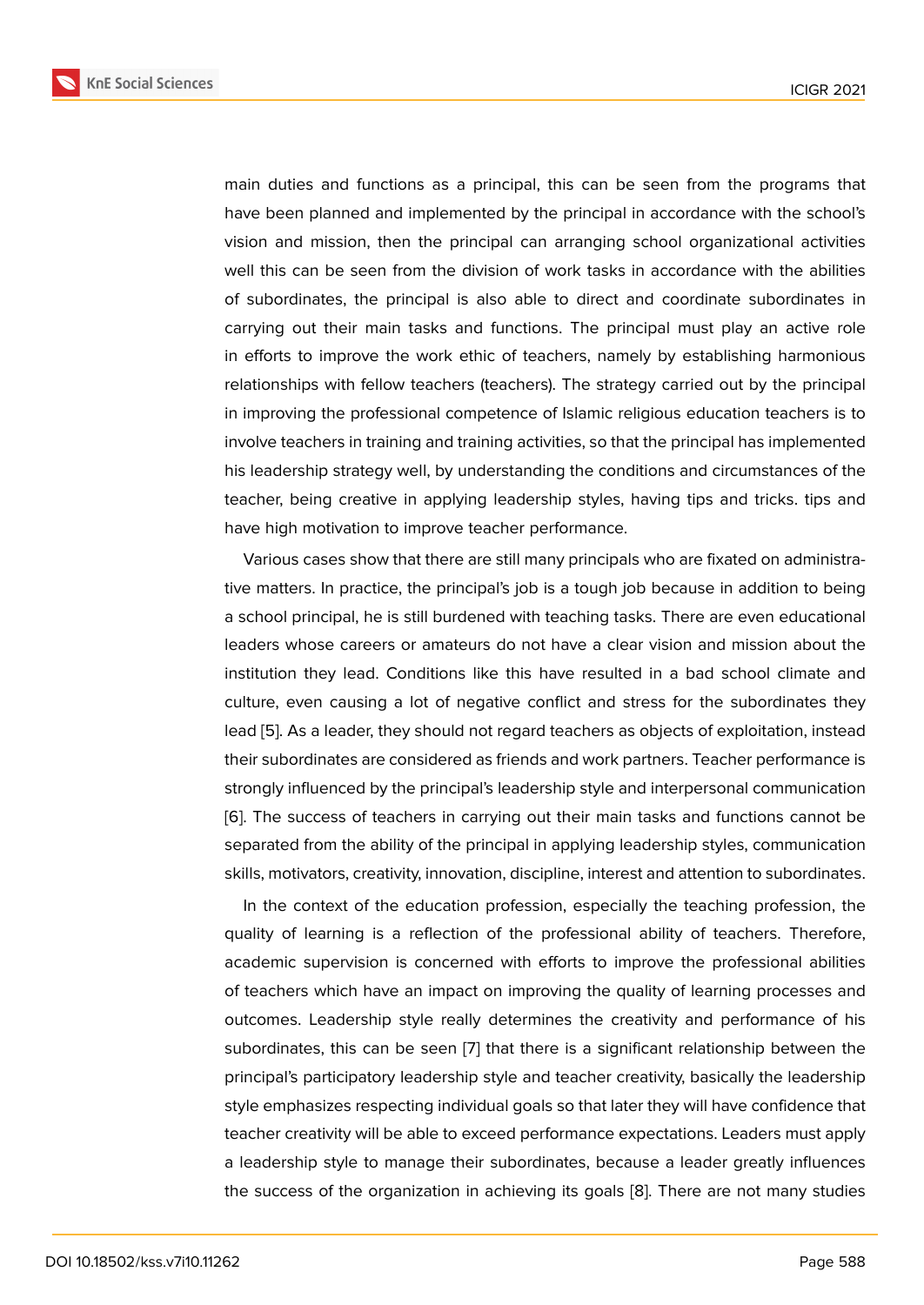that use participatory leadership style as a research variable, as evidenced from twentytwo journals, only two journals use participatory leadership style as a research variable. This is done in order to get the best.

The very rapid progress of education causes school competition to become very sharp. Both in public and private schools, schools are institutions that provide knowledge and skills services. For service providers, the principal's participatory leadership style is the dominant leadership style taught in leadership programs [9]. This is because consumers who use services expect to get the best quality service. Therefore, educational institutions strive to provide satisfactory services so that customers continue to use school services in obtaining the expected knowledge and skills ser[vic](#page-8-1)es. (1) Guidelines for creative teachers will direct all their activities in the learning process, along with the substance of competencies that must be taught to students; (2) Guidelines for students who will direct their activities in the learning process, along with the substance of the competencies that must be learned/mastered; and (3) tools to evaluate the achievement/mastery of the learning outcomes achieved.

## **2. Research Methods**

In the preparation of this scientific article using the Systematic Literature Review (SLR) method. Particularly in Indonesia, systematic literature review is a literature review method that reviews, identifies, evaluates and interprets all available research. In this kind of method, researchers conduct reviews and identify journals in a structured manner, where each process follows the steps that have been set [10]. Given the embryonic state of this particular area of research, it is important to include the gray literature in additions to research published in peer-reviewed sites. As such, we include industry reports, websites, and books so we don't miss out on any [k](#page-8-2)ey research [11]. Therefore, various academic databases, general search engines, such as Google Schoolar, Lens.org, DOAJ are used to collect relevant sources. We collected material with a timeline between 2010-2021, to capture recently published literature, as well as [wo](#page-8-3)rk published early in the development of the field. The methodology adopted in the systematic review is depicted in the prism in Figure 1:

The research methodology includes the following phases:

**Phase 1 (Identification):** At the beginning of the re[fe](#page-4-0)rence search, the researcher tried to search according to the title variables written, namely "Leadership + Participatory" and "Creativity + Teacher" found a database of 451 articles with the keywords "Leadership + Participatory" and "Creativity + Teacher".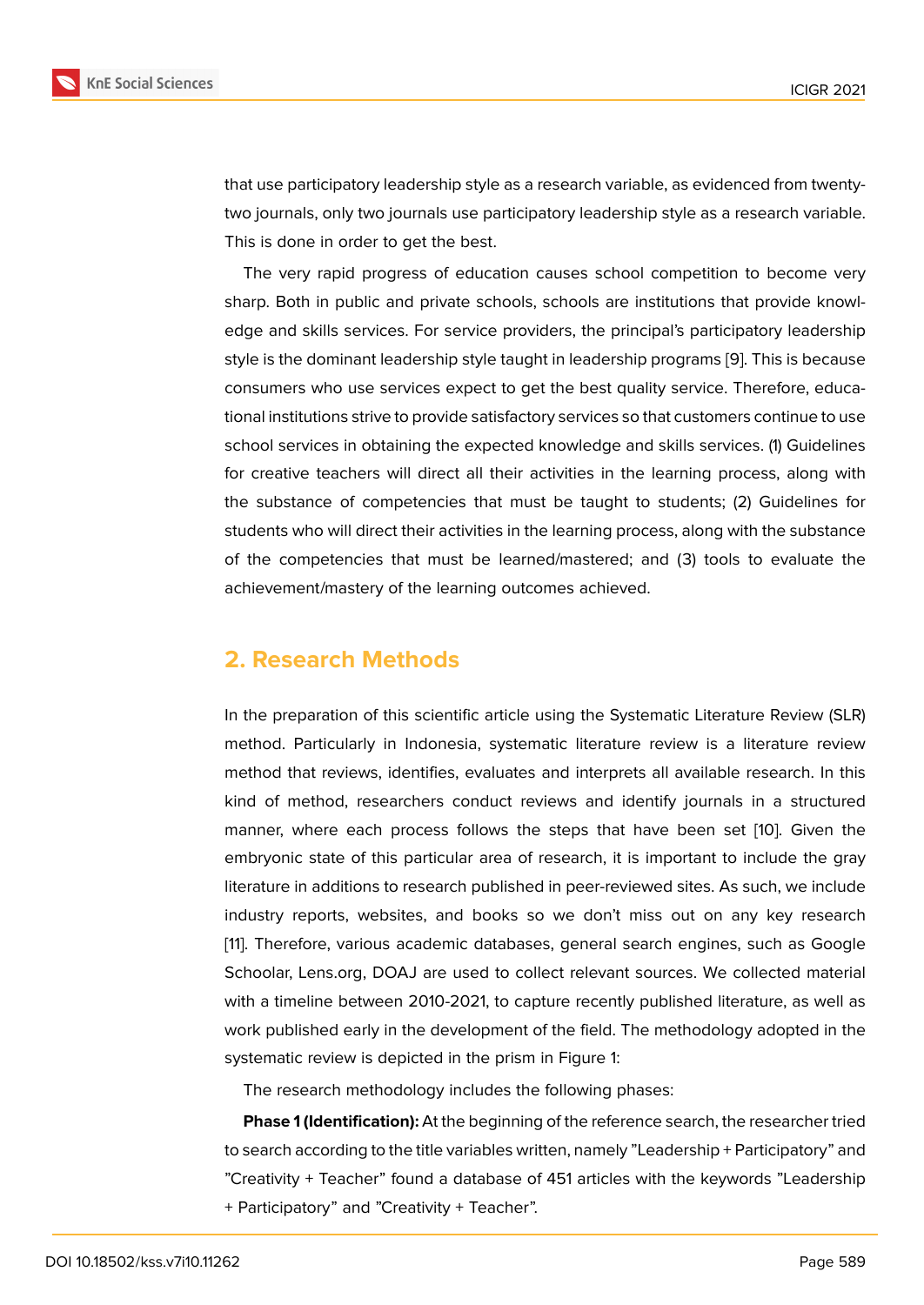

<span id="page-4-0"></span>**Figure** 1: Systematic Review Prisma.

**Phase 2 (Screening):** Related to the first search stage, many articles were found that did not match the desired title, therefore the researcher extended the grace period five days later. After filtering there were 221 articles that we found, but we did not get the keywords that match the keywords that the researchers wanted.

**Phase 3 (Eligibility):** From the results of the first stage, the researcher tried to make an abstract mapping and conclusion to make it easier for researchers to analyze the data.

**Phase 4 (Inclusion):** At this stage the researcher records the relevant literature according to the keywords in the search. Then the researcher defends from the search results and includes the appropriate literature.

**Phase 5 (Profiling table):** From all the existing articles as many as 77, then recorded and analyzed in a structured and systematic way and have been read by a screening process, thus eliminating all articles, except 28 articles.

# **3. Finding and Discussion**

The initial activity carried out was conducting a literature review on the participatory leadership of school principals and the creativity of Islamic Religious Education teachers related to learning in schools during the covid\_19 period [12]. Furthermore, the participatory leadership of school principals and the creativity of Islamic Religious Education teachers is an effort to overcome learning so that it continues to run well and conducive even though during the COVID\_19 pandemic situation lea[rni](#page-8-4)ng is carried out online or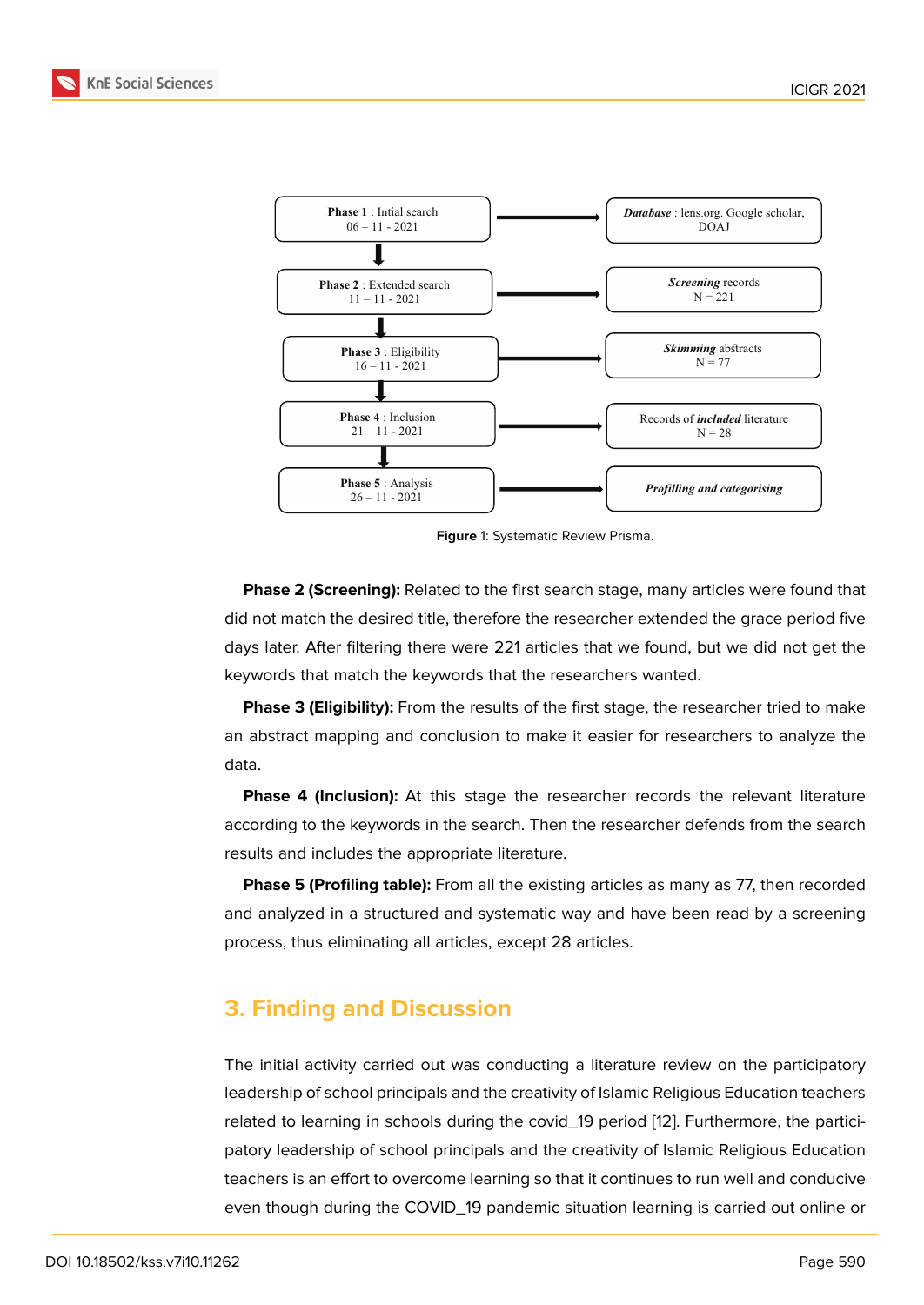studying at home [6]. This review shows that online learning activities make it sometimes difficult for teachers to convey material optimally to students, on the contrary, students also experience the same thing. explanation to the teacher [13]. In addition, the learning phenomenon dur[in](#page-8-5)g the covid\_19 pandemic has also hampered the distribution of student demands and talents. This is contrary to the goal of schools that excel in producing students who excel independently and have hig[h s](#page-8-6)ocial skills [14]

Having participatory leadership and creative teachers is something that is really needed so that learning during the covid\_19 pandemic can be resolved properly and students can still excel in school [6]. The school implemented your fingerpri[nt a](#page-8-7)pplication during the covid 19 pandemic, and this is an interesting thing and is a current issue in the achievement of teacher learning for students or vice versa with the aim that through this application, students are ab[le](#page-8-5) to master the material quickly and well and are able to maintain local culture as a mirror. national culture. Articles are reviewed based on search engines finding articles. Being a current issue in the approach used in learning, especially in the industrial era 5.0 [15]. The application of learning using the fingerprint application is a learning activity by utilizing local wisdom that is linked to Science, Technology, Engineering, and Mathematics [16]. Through the approach used, it allows students to know local wisdom a[nd](#page-8-8) can carry out learning optimally. This approach is also expected to overcome the phenomenon of saturation because students are invited to carry out active learning and sti[mul](#page-8-9)ate students to improve their thinking skills, especially critical, creative, innovative, and entrepreneurial characters. The articles reviewed in this study are contained in Table 1.

From the results of references that can be taken from lens.org, DOAJ, Google scholar according to the table above, it was found that the indicators of Principal Participatory Leadership in Improving the Creativity of Islamic Religious Education Teachers who explained about openness found 3 references, regarding evaluation and follow-up found 7 references. , and about empowerment found as many as 6 references while on Cooperation found as many as 7 references. So in this sorting, the most findings from reference results that can be taken from lens.org, DOAJ, Google scholar are findings about evaluation and follow-up and about cooperation.

## **4. Conclusion**

This study examines the influence of the principal's participatory leadership style in increasing the creativity of Islamic Religious Education teachers [17]. The results of a literature review of 28 research articles that study participatory leadership, and teacher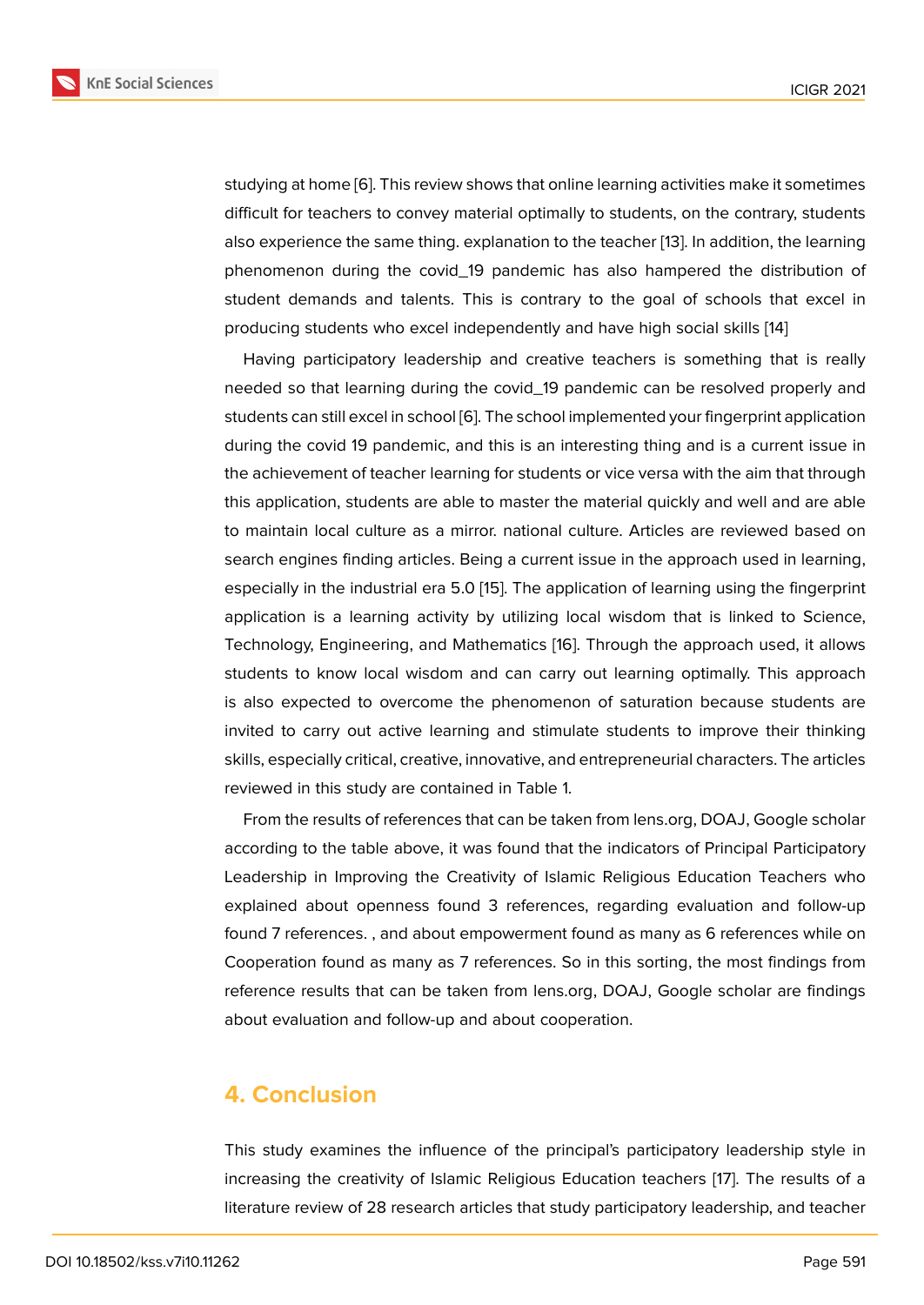

| Principal Participatory Leadership In Increasing Openness<br><b>Creativity Islamic Religious Education Teacher</b>                                                                        | <b>Evaluation</b><br>and follow-<br>up | <b>Empowerment</b> | cooperation |
|-------------------------------------------------------------------------------------------------------------------------------------------------------------------------------------------|----------------------------------------|--------------------|-------------|
| Μ.<br>Fitrah,<br>"Peran<br>Kepala<br>Sekolah<br>Dalam<br>Meningkatkan Mutu Pendidikan, (1)                                                                                                | $\sqrt{}$                              |                    |             |
| Fadloli, M. Somantri, and Zakaria, "Pengaruh<br>Kepemimpinan Kepala Sekolah, (2)                                                                                                          |                                        |                    |             |
| M. A. Islamudin and E. F. Fahyuni, "E-Comic Strip<br>Pai Upaya Membiasakan Pola Hidup Sehat Islami<br>Di Era Covid-19, (3)                                                                | $\sqrt{}$                              |                    |             |
| M. Fahlevi SI and A. Affandi, "Pengaruh Gaya<br>Kepemimpinan Partisipatif Terhadap Organiza-<br>tional, (4)                                                                               |                                        |                    |             |
| A. dkk Yuneti, "Kepemimpinan Partisipatif dan<br>Komunikasi Kepala Sekolah terhadap Kinerja Guru,<br>(5)                                                                                  |                                        |                    |             |
| S. M.<br>Ungirwalu, "Kepemimpinan Partisipatif<br>(Sebuah Kajian Teoritis) Sil Maria Ungirwal, (6)                                                                                        |                                        |                    |             |
| A. Setiawan, "Pengaruh Gaya Kepemimpinan Par-<br>tisipatif Terhadap Kinerja Karyawan, (7)                                                                                                 |                                        |                    |             |
| A. W. Permana and K. Karwanto, "Gaya Kepemimp-<br>inan Partisipatif Dalam Upaya Meningkatkan Profe-<br>sional Guru," (8)                                                                  |                                        |                    |             |
| Amri & Akmallunas, "Pengaruh kepemimpinan par-<br>tisipatif terhadap Kepuasan kerja dan menghormati<br>karyawan (9)                                                                       |                                        |                    |             |
| G. H. T. Ling and C. M. C. Ho, "A new decade for<br>social changes, (10)                                                                                                                  | V                                      |                    |             |
| H. Endayani et al., "Kapita Selekta Magister<br>Administrasi/Manajemen Pendidikan 'Isu – Isu<br>Pendidikan di Era 4.0,, (11)                                                              |                                        |                    |             |
| E. F. Fahyuni, J. Rohmah, and N. Anwar, "Inovasi<br>Pembelajaran Kewirausahaan Islami (12)                                                                                                |                                        |                    |             |
| F. P. S. Intan Mar'atu Solihat, "the Effect of<br>Leadership Style on Work Motivation in Teachers,<br>(13)                                                                                |                                        |                    |             |
| B. I. Sappaile, "Konsep Penelitian Ex-Post Facto, (14)                                                                                                                                    |                                        |                    |             |
| M. Triandoyo, B. Arab, I. Pada, E. Industri, and<br>D. Sekolah, "Implementasi Sistem Informasi Pen-<br>didikan Muhammadiyah (Sidikmu) (15)                                                |                                        |                    |             |
| D. I. Romadhona and M. Amrullah, "Strategy for<br>SMA Muhammadiyah 3 Pandaan in Learning during<br>the Covid-19 Pandemic, (16)                                                            |                                        |                    |             |
| E. F. Fahyuni and W. Aini, "Pengembangan Video $\sqrt{}$<br>Pembelajaran Tutorial Sujud pada Mata Pelajaran<br>Pendidikan Agama Islam, (17)                                               |                                        |                    |             |
| N. Hidayah, M. Ramli, and L. Fauzan, "Kemanju-<br>ran Strategi Mind-Mapping untuk Meningkatkan<br>Keterampilan Berpikir Kreatif dalam Pengambilan<br>Keputusan Karier Siswa, (18)         |                                        |                    |             |
| E. F. Fahyuni, Wasis, A. Bandono, and M. B. U. $\sqrt$<br>B. Arifin, "Integrating islamic values and science<br>for millennial students' learning on using seamless<br>mobile media, (19) |                                        |                    |             |
| S. S. Eraku, M. K. Baruadi, and S. Anantadjaya,<br>"Digital Literacy and Educators of Islamic Education<br>(20)                                                                           | $\sqrt{}$                              |                    |             |
| F. Rahmadi et al., "Pengembangan Manajemen<br>Sekolah Terintegrasi Berbasis Sistem Informasi (21)                                                                                         | $\sqrt{}$                              |                    |             |
| H. Hermilia, N. Ahyani, and A. Yan Putra, "The<br>Effect of Creativity and Work Motivation on<br>the Productivity of Islamic Religious Education<br>Teachers (22)                         |                                        |                    |             |
| M. Lubis, "Preparing of Democratic Education<br>Leaders in Islamic Educational Leadership Per-<br>spective, (23)                                                                          |                                        | $\sqrt{}$          |             |

Table 1: Referensi Principal Participatory Leadership In Increasing Creativity Islamic Religious Education Teacher.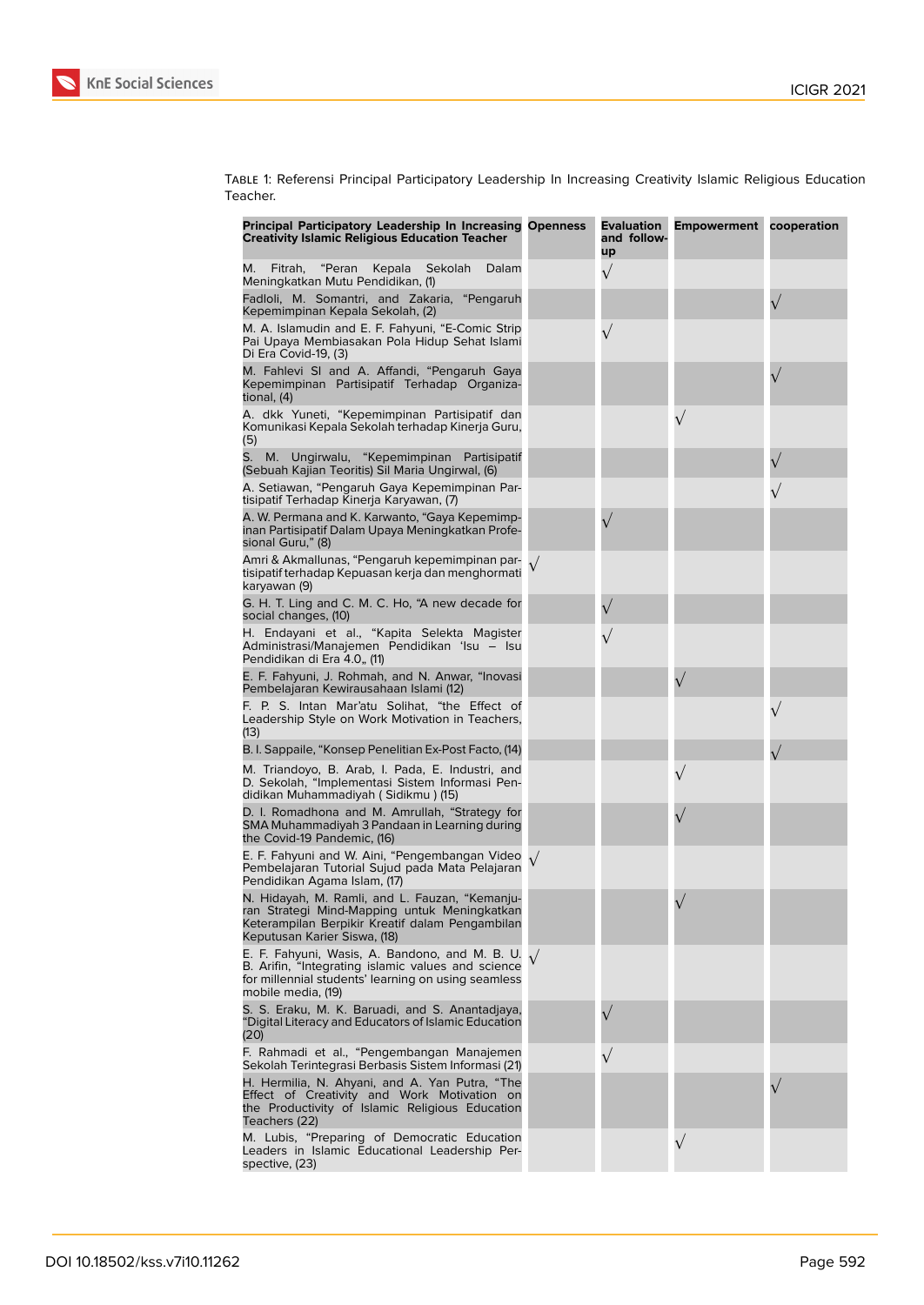creativity. This can be seen from several studies which show that with cultural elements, teachers are able to grow character and insight, as stated [18]. Applications of learning models or digital or IT-based approaches through your fingerprint application can improve problem solving abilities and critical thinking and can carry out learning optimally, especially during the covid\_19 pandemic [19]. Meanwhil[e, IT](#page-8-10)-based learning instruments can improve digital literacy for principals, teachers and students to be more creative and innovative in implementing learning in schools [20]. Future research studies are expected to be participatory leadership of creativ[e p](#page-9-0)rincipals and teachers to further develop IT-based digital learning instruments that can provide meaningful learning and increase the creativity of Islamic Religious Education tea[che](#page-9-1)rs [21] [22] in conveying learning to students and fostering an environmentally sound entrepreneurial spirit in students [23].

# **Ackno[wl](#page-9-2)edgments**

I thank the supervisor who has guided, supported and reviewed the grammar of this writing. I also thank Probolinggo Islamic College for collaborating with Muhammadiyah University of Sidoarjo so that it can reduce tuition fees for the Masters program at Muhammadiyah University of Sidoarjo, Indonesia. I also don't forget to thank my comrades in arms who are doing research together.

## **References**

- [1] Fitrah M. Peran kepala sekolah dalam meningkatkan mutu pendidikan. Jurnal Penjaminan Mutu. 2017;3(1):31-41. https://doi.org/10.25078/jpm.v3i1.90
- <span id="page-7-0"></span>[2] Fadloli M, Somantri, Zakaria. Pengaruh kepemimpinan kepala sekolah, iklim organisasi dan komitmen organisasi terhadap kreativitas guru sd negeri sekecamatan ketahun. Journal of Chemical Information and Modeling. 2019;53(9):1689–1699.
- <span id="page-7-1"></span>[3] Islamudin MA, Fahyuni EF. E-comic strip pai upaya membiasakan pola hidup sehat Islami di era Covid-19. Al-Tadzkiyyah Jurnal Pendidikan Islam. 2020;11(2):259–273.
- <span id="page-7-2"></span>[4] Fahlevi SI, Affandi A. Pengaruh gaya kepemimpinan partisipatif terhadap organizational trust dan komitmen organisasi serta dampaknya terhadap kinerja pegawai. Jurnal Bisnis Dan Kajian Strategi Manajemen. 2019;3(2):161–173. https://doi.org/10.35308/jbkan.v3i2.1381
- <span id="page-7-3"></span>[5] Yuneti A, et al. Kepemimpinan partisipatif dan komunikasi kepala sekolah terhadap kinerja guru di SMA negeri 3 kota lubuklinggau. Jurnal Administrasi dan Pendidikan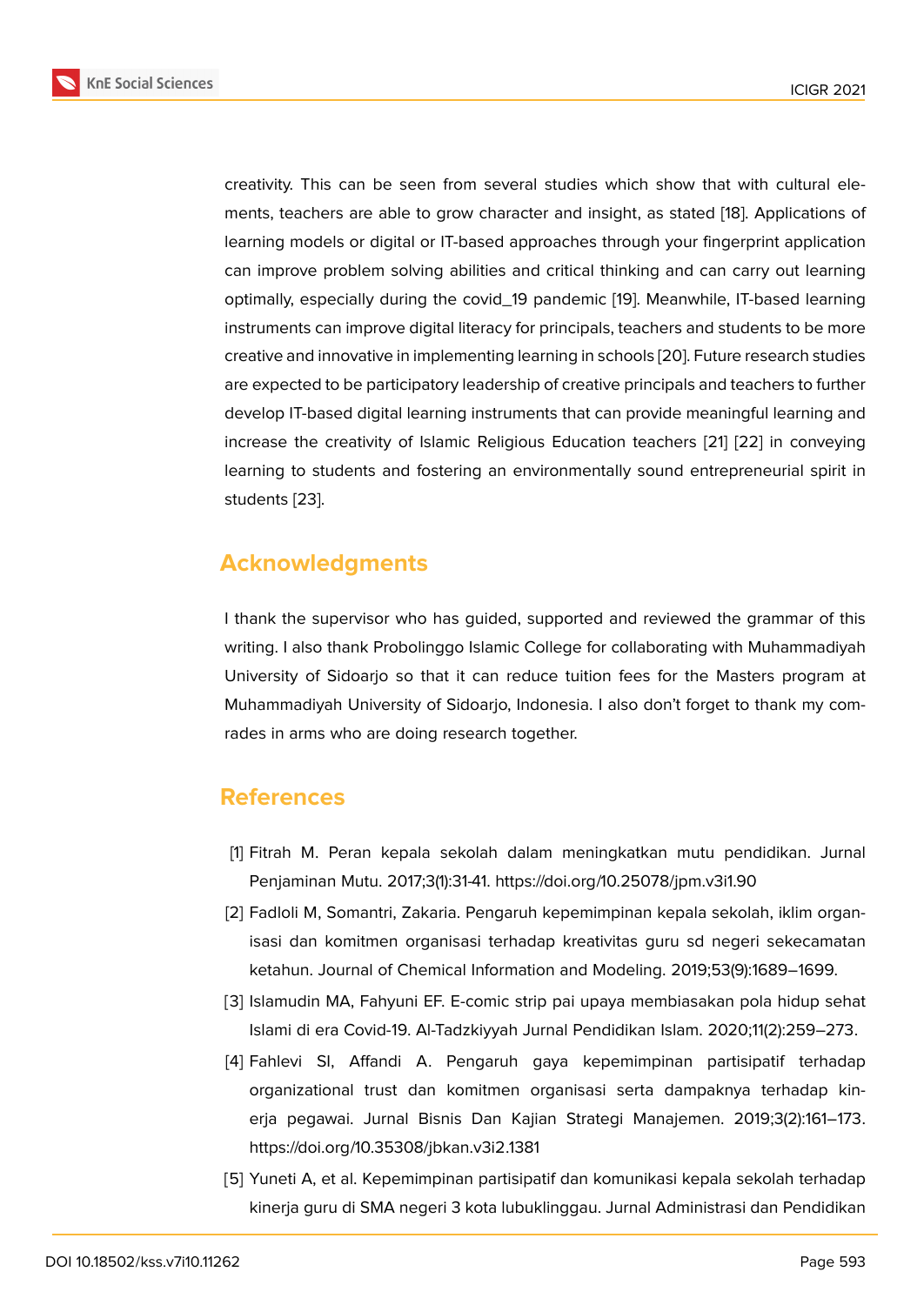**KnE Social Sciences** 

Management. 2019;2(2):113–125.

- <span id="page-8-5"></span>[6] Ungirwalu SM. Kepemimpinan partisipatif (sebuah kajian teoritis) sil maria ungirwalu (dosen jurusan administrasi negara fisip – unmus).SOCIETAS: Jurnal Ilmu Administrasi dan Sosial. 1(1)2012:17–31.
- <span id="page-8-0"></span>[7] Setiawan A. Pengaruh gaya kepemimpinan partisipatif terhadap kinerja karyawan melalui motivasi kerja dan kepuasan kerja. Agora. 2017;5(3):1–7.
- [8] Permana AW, Karwanto K. Gaya kepemimpinan partisipatif dalam upaya meningkatkan profesional guru. J. Din. Manaj. Pendidik. 2020;5(1):58-63. https://doi.org/10.26740/jdmp.v5n1.p58-67
- <span id="page-8-1"></span>[9] Amri, Akmallunas. Pengaruh kepemimpinan partisipatif terhadap kepuasan kerja dan menghormati karyawan sebagai variabel mediasi pada perawat di RSUD Meuraxa Kota Banda Aceh. Jurnal Ilmiah Mahasiswa Ekonomi Manajemen. 2019;4(1):294–305.
- <span id="page-8-2"></span>[10] Ling GTH, Ho CMC. A new decade for social changes. Journal of Technology and Social Science. 2020;7:312–320.
- <span id="page-8-3"></span>[11] Limbong M. Kapita Selekta Magister Administrasi/Manajemen Pendidikan "Isu – Isu Pendidikan di Era 4.0.. UKI Press.Jakarta.2019
- <span id="page-8-4"></span>[12] Fahyuni EF, Rohmah J, Anwar N. Inovasi pembelajaran kewirausahaan Islami melalui pemanfaatan teh rosella pada kantin sehat SMP. Jurnal Surya Masyarakat. 2019;1(2):116-124. https://doi.org/10.26714/jsm.1.2.2019.116-124
- <span id="page-8-6"></span>[13] Solihat FPS. The effect of leadership style on work motivation in teachers of sman 3. JETL: Jurnal of Education Teaching and Learning.2020;7(1):320–327.
- <span id="page-8-7"></span>[14] Sappaile BI. Konsep penelitian ex-post facto. Jurnal Pendidikkan Matematika. 2010;1:105–113.
- <span id="page-8-8"></span>[15] Triandoyo M, Ansori I, . Implementasi sistem informasi pendidikan muhammadiyah (sidikmu) dalam layanan administrasi sistem penilaian al Islam Kemuhammadiyahan dan Bahasa Arab (Ismuba) pada Era Industri 4.0 di Sekolah Dasar Muhammadiyah 1 Krian, Sidoarjo. International Journal on Integrated Education. Vol. 3 No. 9 (2020). 1-9
- <span id="page-8-9"></span>[16] Romadhona DI, Amrullah M. Strategy for SMA muhammadiyah 3 pandaan in learning during the Covid-19 pandemic. Prociding ICECRS. 2021;10:15–19. https://doi.org/10.21070/icecrs20211047
- [17] Fahyuni EF, Aini W. Pengembangan video pembelajaran tutorial sujud pada mata pelajaran pendidikan agama Islam pada sekolah menengah pertama. Halaqa Islamic Education Jurnal. 2019;3(1):43-52. https://doi.org/10.21070/halaqa.v3i1.2116
- <span id="page-8-10"></span>[18] Hidayah N, Ramli M, Fauzan L. Kemanjuran strategi mind-mapping untuk meningkatkan keterampilan berpikir kreatif dalam pengambilan keputusan